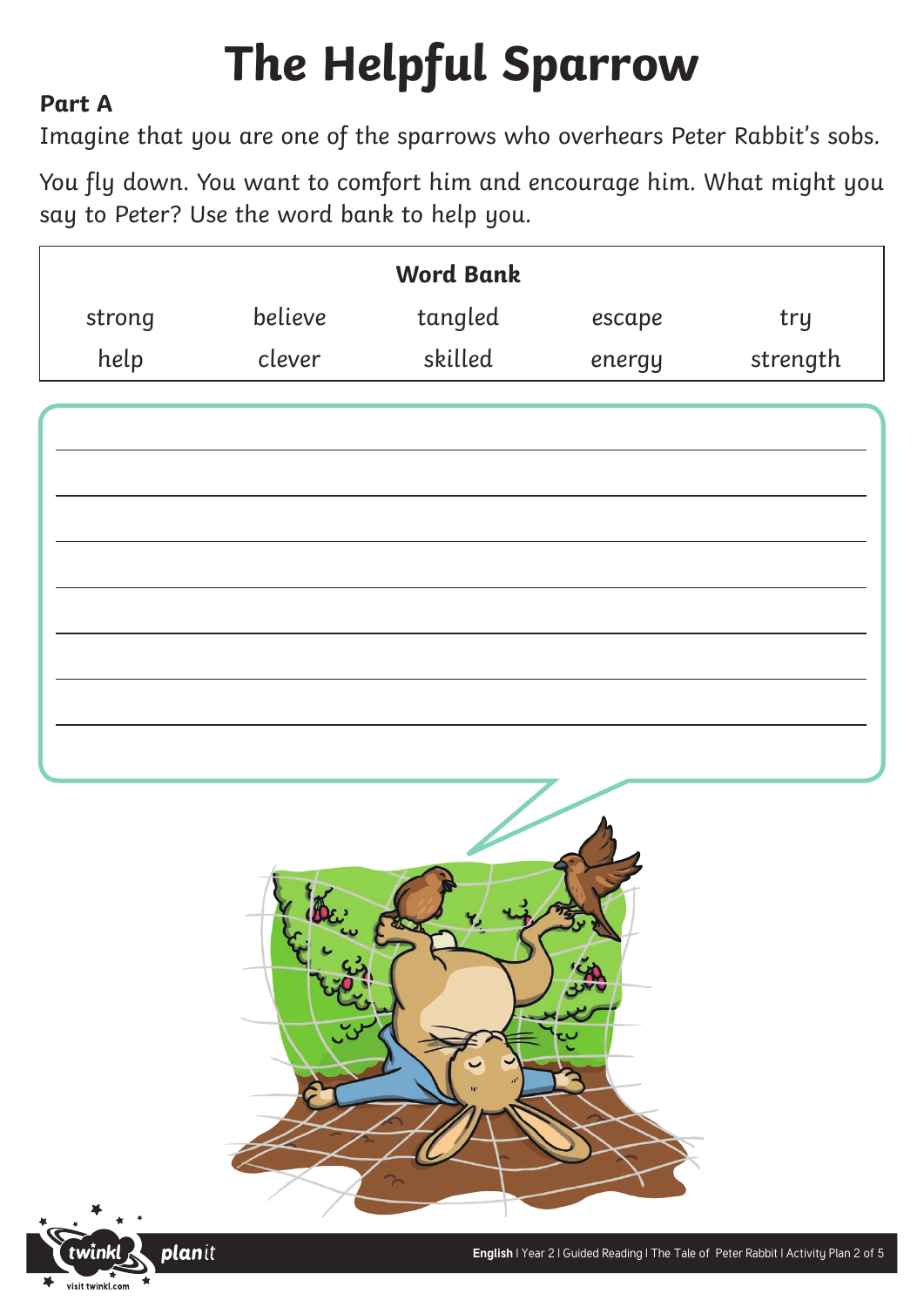## **The Helpful Sparrow**

### **Part B**

Imagine that you are one of the sparrows who overheard Peter Rabbit's sobs.

Earlier today, you helped to comfort him and you and your friends encouraged him.

A local newspaper interviews you about what happened. Answer the reporter's questions, as if you are Mr. Sparrow. The first one is done for you.

**Reporter:** I have here with me one of the sparrows who helped Peter Rabbit earlier today. Hello, Mr. Sparrow. Can you tell me what you were doing when you first became aware of Peter's situation?

**Mr. Sparrow:** Yes. Well, I was just flying with my friends over the garden and suddenly we heard a loud sobbing noise.

**Reporter:** What did you do when you heard that sound?

**Mr. Sparrow:**

**Reporter:** How did it make you feel to see Peter lying there, all tangled up in the netting?

**Mr. Sparrow:**



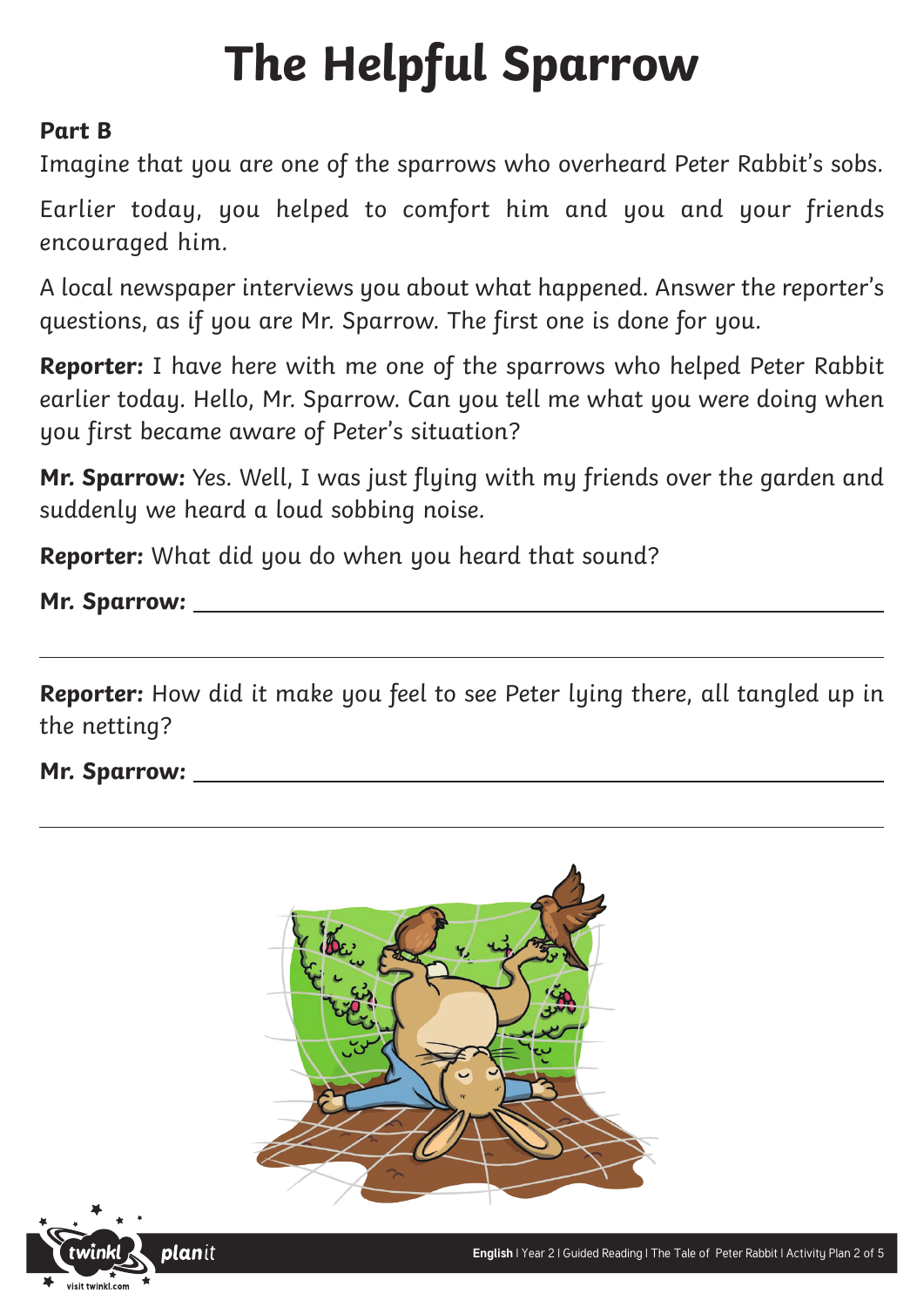**Reporter:** What did you say to him?

**Mr. Sparrow:**

**Reporter:** How do you think Peter was feeling at this point?

**Mr. Sparrow:** 

 $\frac{1}{\sqrt{2}}$ 

| Challenge Task                                                        |
|-----------------------------------------------------------------------|
| Continue the interview by thinking of your own questions and answers. |
|                                                                       |
|                                                                       |
|                                                                       |
|                                                                       |
|                                                                       |
|                                                                       |
|                                                                       |
|                                                                       |
|                                                                       |
|                                                                       |
|                                                                       |
|                                                                       |
|                                                                       |
|                                                                       |
|                                                                       |
|                                                                       |
|                                                                       |